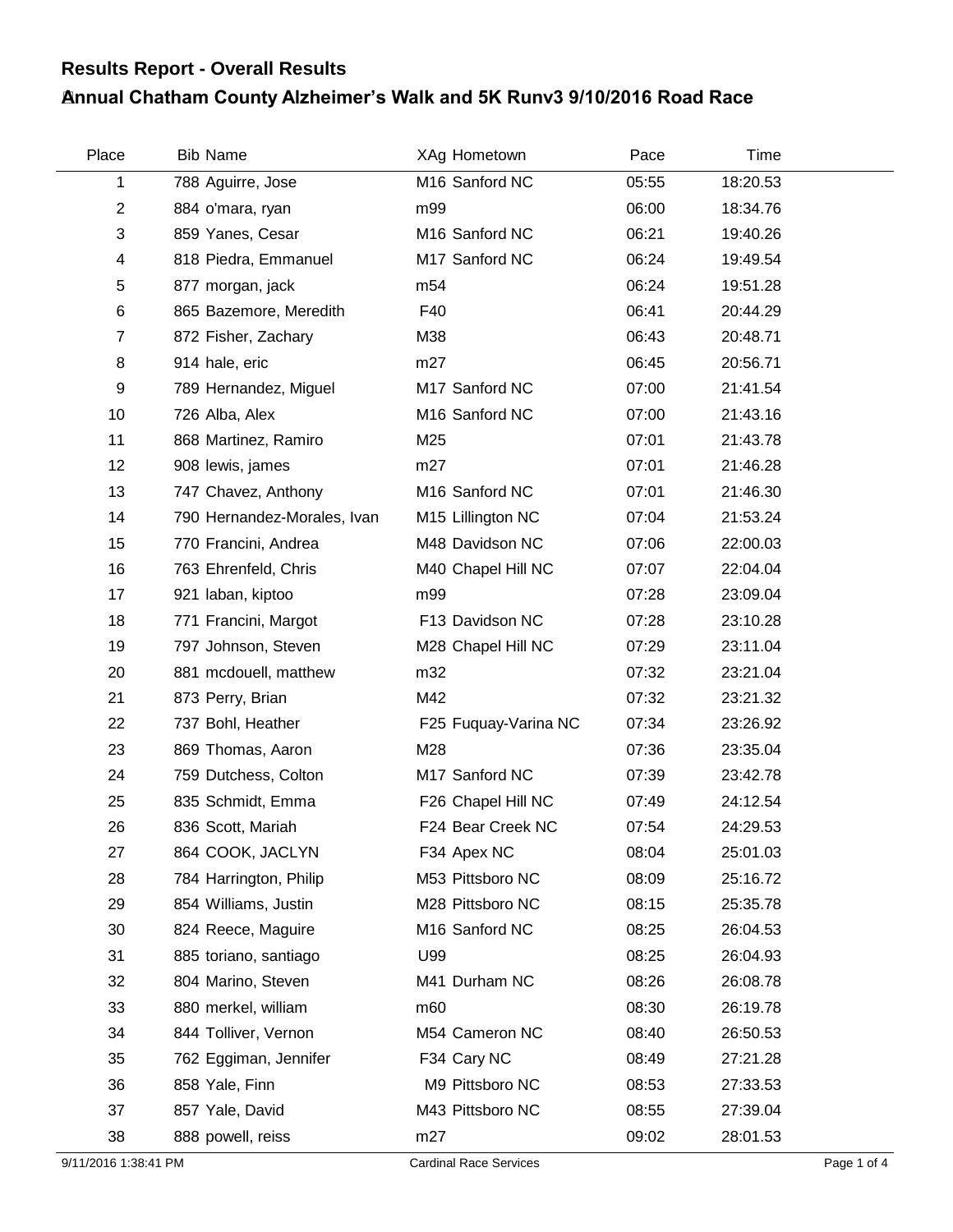| Place | <b>Bib Name</b>               | XAg Hometown         | Pace  | Time     |  |
|-------|-------------------------------|----------------------|-------|----------|--|
| 39    | 736 Bohl, Adam                | M28 Fuquay-Varina NC | 09:05 | 28:10.03 |  |
| 40    | 798 Keefer, Joe               | M69 Chapel Hill NC   | 09:09 | 28:22.53 |  |
| 41    | 870 Palmer, Justin            | M26                  | 09:13 | 28:33.28 |  |
| 42    | 814 O'Keefe, Kristine         | F52 Chapel Hill NC   | 09:15 | 28:39.53 |  |
| 43    | 863 Cross, Maria              | F49                  | 09:15 | 28:41.28 |  |
| 44    | 753 Cushman, Logan            | M22 Sanford NC       | 09:21 | 29:00.49 |  |
| 45    | 915 mcgill, henry             | m45                  | 09:22 | 29:02.53 |  |
| 46    | 723 Adams, Jackie/Zone Fitnes | F58 Siler City NC    | 09:31 | 29:31.53 |  |
| 47    | 862 Soeters, Lisa             | F61                  | 09:32 | 29:32.10 |  |
| 48    | 878 cates, rebbeca            | f28                  | 09:48 | 30:22.53 |  |
| 49    | 806 McDowell, John            | M66 Pittsboro NC     | 10:14 | 31:42.78 |  |
| 50    | 782 Griffin, Jackie           | F59 Sanford NC       | 10:39 | 33:00.78 |  |
| 51    | 821 Puryear, Chris            | M54 Sanford NC       | 10:40 | 33:04.57 |  |
| 52    | 780 Greger Holt, George       | M61 Pittsboro NC     | 10:41 | 33:08.53 |  |
| 53    | 781 Greger-Holt, Nansi        | F60 Pittsboro NC     | 10:41 | 33:08.60 |  |
| 54    | 871 Hernandez, Marisol        | F <sub>27</sub>      | 10:42 | 33:09.12 |  |
| 55    | 754 Day, Beverly              | F57 Chapel Hill NC   | 10:47 | 33:25.59 |  |
| 56    | 887 thompson, christopher     | m29                  | 10:49 | 33:32.52 |  |
| 57    | 867 Wright, Sarah             | F <sub>26</sub>      | 10:54 | 33:47.29 |  |
| 58    | 787 Hazelwood, Larry          | M60 Pittsboro NC     | 10:58 | 33:59.37 |  |
| 59    | 730 Arciniega, Jay            | M10 Siler City NC    | 10:59 | 34:04.04 |  |
| 60    | 731 Arciniega, Monica         | F31 Siler City NC    | 10:59 | 34:04.04 |  |
| 61    | 876 mccormick, deborah        | f99                  | 11:09 | 34:35.03 |  |
| 62    | 907 blotzer, linda            | f71                  | 11:12 | 34:41.78 |  |
| 63    | 794 Hogan, Melissa            | F45 Mebane NC        | 11:14 | 34:49.03 |  |
| 64    | 761 Dutchess, Matthew         | M42 Sanford NC       | 11:29 | 35:37.29 |  |
| 65    | 883 velez-spina, marisa       | f99                  | 11:37 | 36:02.04 |  |
| 66    | 886 brown, jordyn             | U99                  | 11:40 | 36:09.29 |  |
| 67    | 773 Freundlich, Gary          | M51 Pittsboro NC     | 11:41 | 36:14.59 |  |
| 68    | 817 Penticoff, Rebecca        | F43 Chapel Hill NC   | 11:42 | 36:15.53 |  |
| 69    | 812 Moran, Laura              | F30 Chapel Hill NC   | 11:55 | 36:57.59 |  |
| 70    | 757 Dornan, Sarah             | F35 Chapel Hill NC   | 11:55 | 36:58.04 |  |
| 71    | 847 Vaughn, Kristi            | F33 Pittsboro NC     | 12:05 | 37:27.78 |  |
| 72    | 766 ferriter, kristin         | f48 Chapel Hill NC   | 12:12 | 37:50.03 |  |
| 73    | 764 Elliott, Jon              | M39 Mebane NC        | 12:15 | 37:59.53 |  |
| 74    | 791 Hess, James               | M53 Sanford NC       | 12:35 | 38:59.79 |  |
| 75    | 829 Roberts, Dawn             | F52 Holly Springs NC | 12:35 | 39:00.04 |  |
| 76    | 786 Haywood, Marion           | F69 Chapel Hill NC   | 12:37 | 39:07.20 |  |
| 77    | 910 lee, leslie               | f65                  | 12:51 | 39:50.53 |  |
| 78    | 839 Stell, John               | M80 Pittsboro NC     | 12:55 | 40:03.28 |  |
| 79    | 832 Rogers, Sion              | M82 Pittsboro NC     | 12:56 | 40:04.53 |  |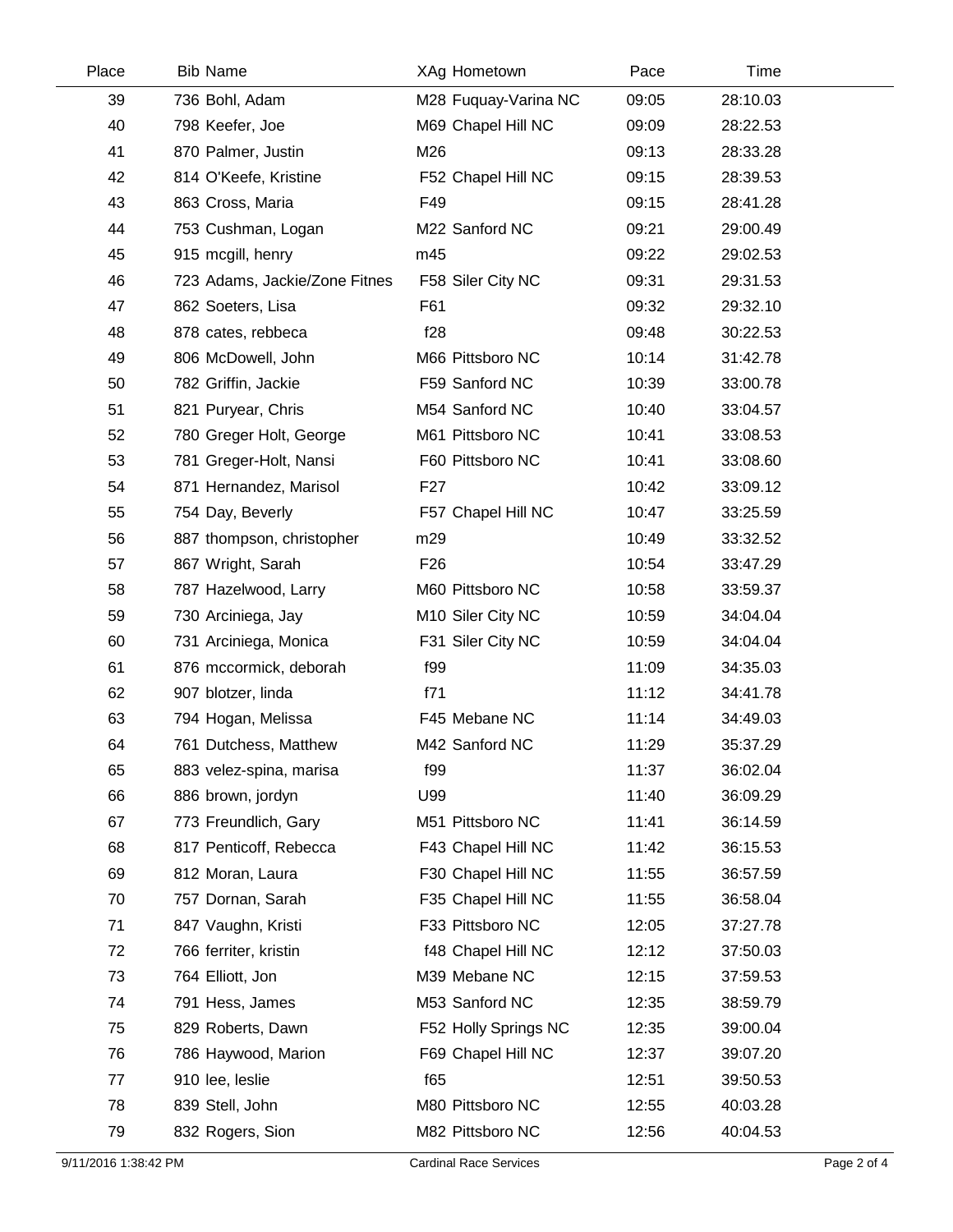| Place | <b>Bib Name</b>        | XAg Hometown       | Pace  | Time     |  |
|-------|------------------------|--------------------|-------|----------|--|
| 80    | 727 Arciniega, Abigail | F35 Siler City NC  | 12:57 | 40:09.97 |  |
| 81    | 710 Gaddy, Myra        | F <sub>55</sub>    | 13:06 | 40:37.29 |  |
| 82    | 785 Hart, Terry        | F45 Chapel Hill NC | 13:09 | 40:47.03 |  |
| 83    | 833 Salmon, Beth       | F52 Clayton NC     | 13:17 | 41:09.28 |  |
| 84    | 715 Marshall, Bob      | M75                | 13:19 | 41:16.54 |  |
| 85    | 721 Wilson, James      | M74                | 14:04 | 43:37.78 |  |
| 86    | 719 Smith, Debbie      | F <sub>58</sub>    | 14:05 | 43:38.53 |  |
| 87    | 714 Mandel, Stan       | M79                | 14:32 | 45:04.28 |  |
| 88    | 852 West, Kathryn      | F61 Pittsboro NC   | 14:42 | 45:32.78 |  |
| 89    | 845 Ungerland, Brenda  | F72 Pittsboro NC   | 14:43 | 45:37.25 |  |
| 90    | 851 Wenger, Janice     | F63 Pittsboro NC   | 14:43 | 45:37.29 |  |
| 91    | 722 Wilson, Lee        | F74                | 14:46 | 45:47.53 |  |
| 92    | 819 Pitts, Robert      | M41 Pittsboro NC   | 15:10 | 47:00.05 |  |
| 93    | 820 Pitts, Sinead      | F41 Pittsboro NC   | 15:10 | 47:00.54 |  |
| 94    | 810 Millis, Tracy      | M54 Chapel Hill NC | 15:18 | 47:26.28 |  |
| 95    | 809 Miller, Patricia   | F54 Pittsboro NC   | 15:34 | 48:14.28 |  |
| 96    | 795 Jekubovitch, Nan   | F60 Siler City NC  | 15:35 | 48:17.28 |  |
| 97    | 838 Simmons, Sarah     | F37 Siler City NC  | 15:51 | 49:07.79 |  |
| 98    | 837 Simmons, Cathy     | F57 Siler City NC  | 15:51 | 49:08.79 |  |
| 99    | 775 Gallman, Minnie    | F69 Pittsboro NC   | 16:00 | 49:36.03 |  |
| 100   | 813 Mote, Kim          | F36 Siler City NC  | 16:28 | 51:03.78 |  |
| 101   | 834 Schmidt, Annie     | F26 Carrboro NC    | 16:29 | 51:06.25 |  |
| 102   | 802 Leo, Casey         | F31 Carrboro NC    | 16:29 | 51:06.53 |  |
| 103   | 741 Burger, Virginia   | F28 Carrboro NC    | 16:29 | 51:06.79 |  |
| 104   | 917 campbell, emory    | f10                | 16:42 | 51:46.54 |  |
| 105   | 772 Freundlich, Donna  | F58 Pittsboro NC   | 16:46 | 51:57.78 |  |
| 106   | 801 Knight, Debbie     | F60 Chapel Hill NC | 16:47 | 52:01.53 |  |
| 107   | 769 Fleming, Stephanie | F47 Chapel Hill NC | 16:47 | 52:01.54 |  |
| 108   | 916 campbell, jamie    | m48                | 16:50 | 52:10.78 |  |
| 109   | 707 Campbell, Sally    | F77                | 16:51 | 52:12.78 |  |
| 110   | 879 cocowich, emily    | f99                | 16:54 | 52:23.03 |  |
| 111   | 831 Rogers, Gillian    | F60 Pittsboro NC   | 16:54 | 52:23.28 |  |
| 112   | 792 Hite, Jody         | F49 Durham NC      | 17:03 | 52:51.78 |  |
| 113   | 777 Gardner, Beth      | F52 Durham NC      | 17:06 | 53:00.28 |  |
| 114   | 758 Dunlap, Vicki      | F51 Carthage NC    | 17:07 | 53:03.28 |  |
| 115   | 740 Brown, Michelle    | F54 Chapel Hill NC | 17:08 | 53:05.53 |  |
| 116   | 729 Arciniega, Janet   | F15 Siler City NC  | 17:25 | 53:59.78 |  |
| 117   | 815 Oldham, Kristin    | F36 Siler City NC  | 17:28 | 54:07.78 |  |
| 118   | 855 Wilson, Katina     | F35 Siler City NC  | 17:29 | 54:12.53 |  |
| 119   | 748 Cochie, Cindy      | F57 Chapel Hill NC | 17:41 | 54:50.29 |  |
| 120   | 749 Cochie, James      | M58 Chapel Hill NC | 17:42 | 54:50.79 |  |